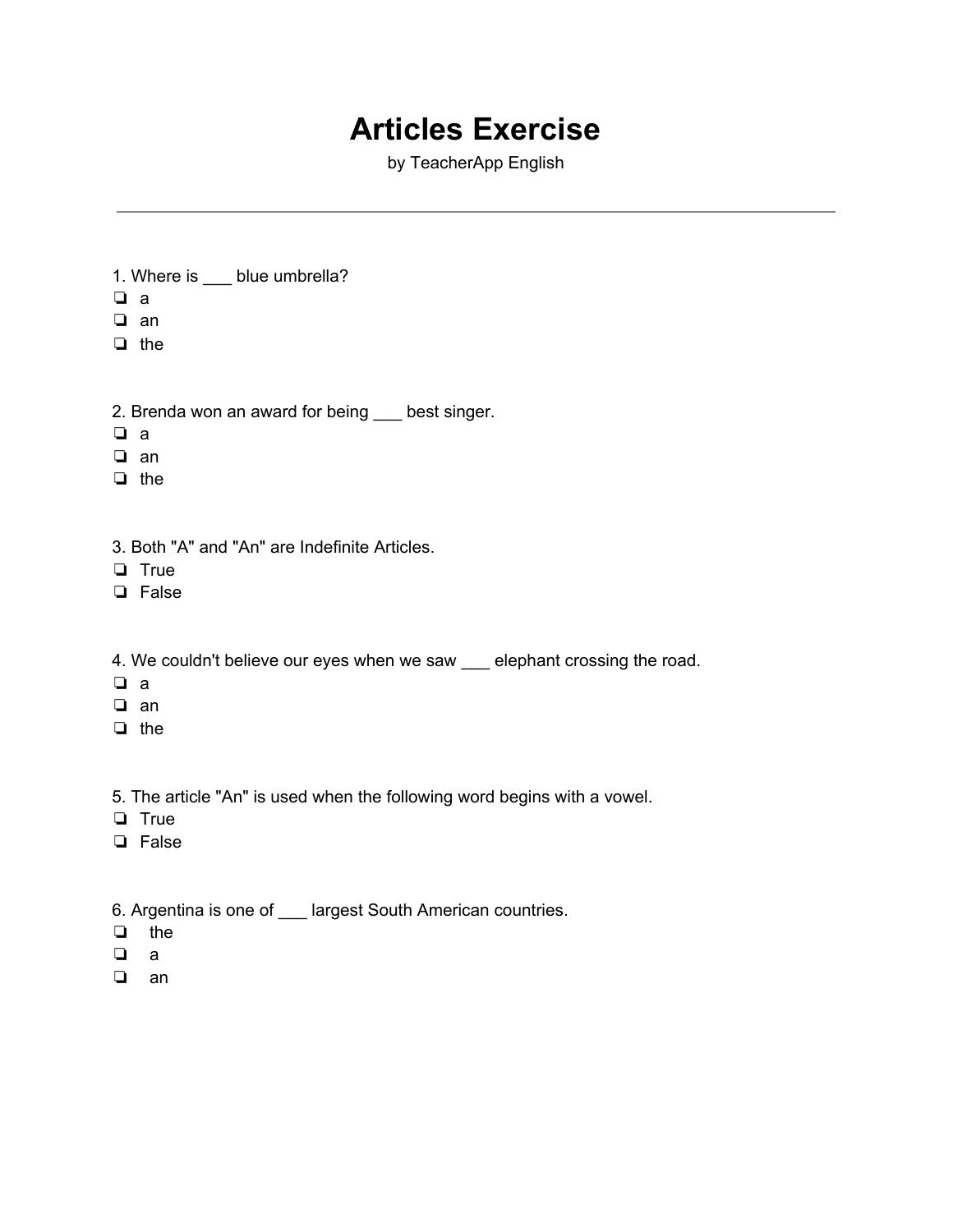7. We use the Indefinite Articles "A - An" to talk about…

...specific things

...singular nouns

...plural nouns

8. How much will it cost to go on \_\_\_ holiday to Hawaii?

- ❏ a
- ❏ an
- ❏ the
- 9. That is \_\_\_ car I have been talking about.
- ❏ the
- ❏ a
- ❏ an

10. Could you please help me pick out \_\_\_ birthday present for my sister?

- ❏ a
- ❏ an
- ❏ the
- 11. I need \_\_\_ pencil! Anyone!
- ❏ the
- ❏ an
- ❏ a
- 12. \_\_\_ apple a day keeps the doctor away.
- ❏ An
- ❏ The
- ❏ A
- 13. \_\_\_ President of the United States will be visiting Spain next week.
- ❏ A
- ❏ An
- ❏ The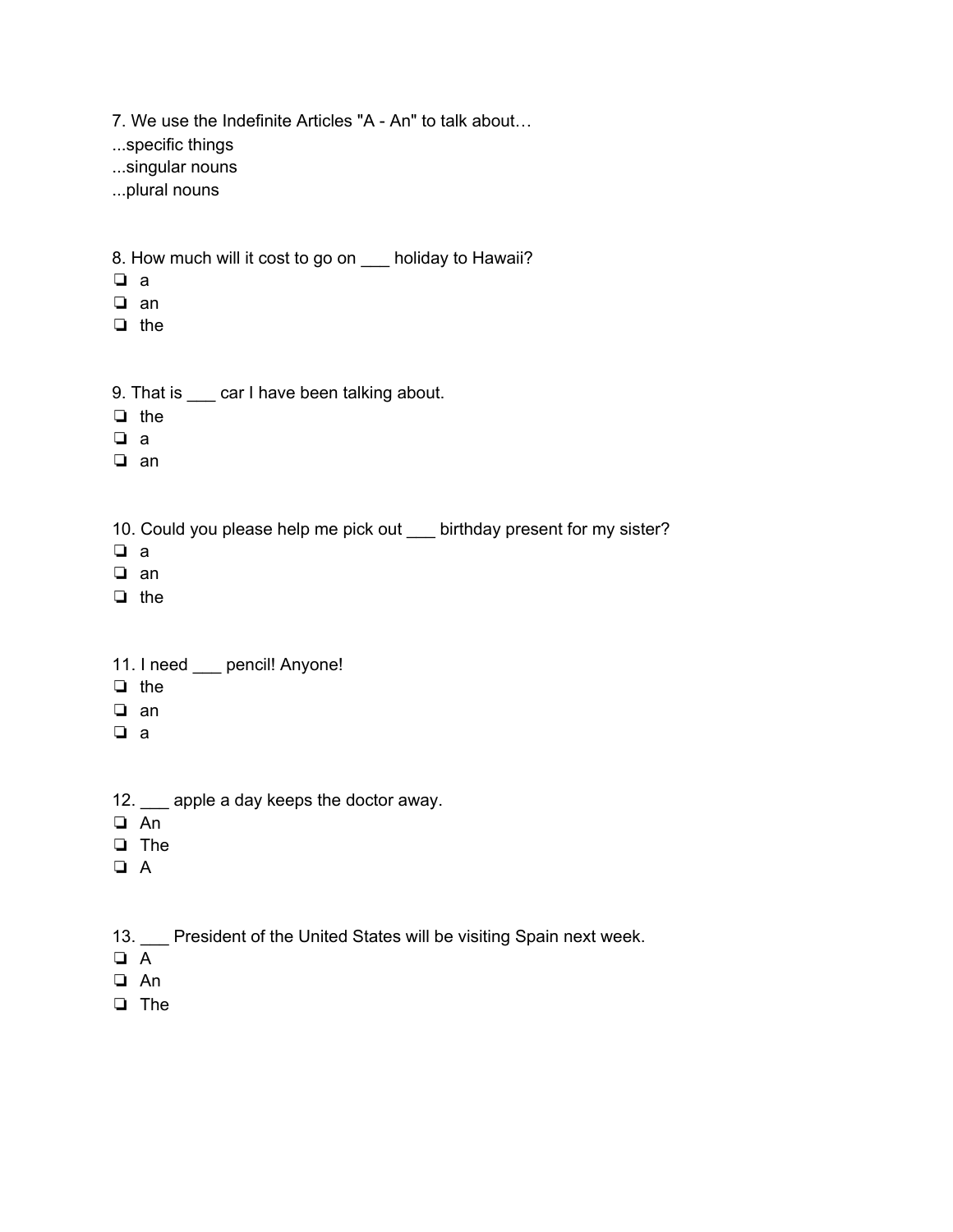14. My car broke down so I had to take \_\_\_ taxi.

- ❏ an
- ❏ a
- ❏ the
- 15. I'd like \_\_\_ pie and a cup of tea, please.
- ❏ an
- ❏ a
- ❏ the

Correct Answers on final page.